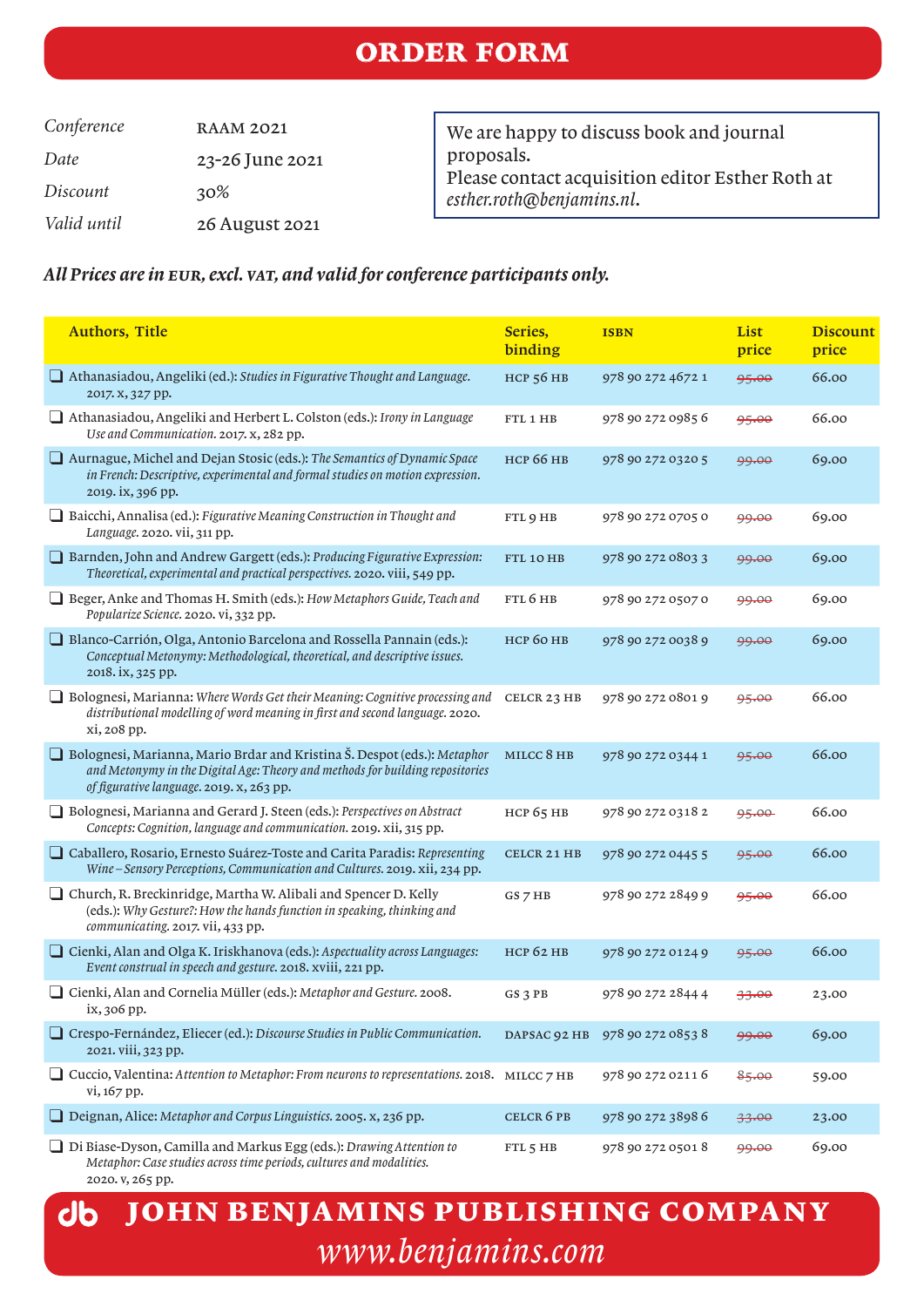| <b>Authors, Title</b>                                                                                                                                                         | Series,<br>binding    | <b>ISBN</b>       | List<br>price         | <b>Discount</b><br>price |
|-------------------------------------------------------------------------------------------------------------------------------------------------------------------------------|-----------------------|-------------------|-----------------------|--------------------------|
| $\Box$ Dirven, René $\dag$ and Marjolijn H. Verspoor (eds.): Cognitive Exploration of<br>Language and Linguistics: Second revised edition. 2004. xii, 277 pp.                 | <b>CLIP 1 PB</b>      | 978 90 272 1906 0 | 33.00                 | 23.00                    |
| Dubois, Danièle, Car oline Cance, Matt Coler, Arthur Paté and Catherine<br>Guastavino: Sensory Experiences: Exploring meaning and the senses. 2021.                           | CELCR 24 HB           | 978 90 272 0980 1 | Price to be announced |                          |
| □ Foolen, Ad, Helen de Hoop and Gijs Mulder (eds.): Evidence for Evidentiality. HCP 61 HB<br>2018. vii, 313 pp.                                                               |                       | 978 90 272 0095 2 | 99.00                 | 69.00                    |
| Gibbs, Jr., Raymond W. (ed.): Mixing Metaphor. 2016. xiv, 269 pp.                                                                                                             | MILCC 6 HB            | 978 90 272 0210 9 | 90.00                 | 63.00                    |
| Gola, Elisabetta and Francesca Ervas (eds.): Metaphor and Communication.<br>2016. vi, 289 pp.                                                                                 | MILCC <sub>5</sub> HB | 978 90 272 0209 3 | 95.00                 | 66.00                    |
| Haselow, Alexander and Gunther Kaltenböck (eds.): Grammar and<br>Cognition: Dualistic models of language structure and language processing.<br>2020. vii, 358 pp.             | HCP 70 HB             | 978 90 272 0772 2 | 99.00                 | 69.00                    |
| Herrmann, J. Berenike and Tony Berber Sardinha (eds.): Metaphor in<br>Specialist Discourse. 2015. xii, 319 pp.                                                                | MILCC <sub>4</sub> HB | 978 90 272 0208 6 | 95.00                 | 66.00                    |
| Hidalgo-Downing, Laura and Blanca Kraljevic Mujic (eds.): Performing<br>Metaphoric Creativity across Modes and Contexts. 2020. xi, 346 pp.                                    | FTL 7 HB              | 978 90 272 0552 0 | 99.00                 | 69.00                    |
| □ Ibarretxe-Antuñano, Iraide (ed.): Motion and Space across Languages:<br>Theory and applications. 2017. xiv, 460 pp.                                                         | HCP 59 HB             | 978 90 272 4675 2 | 99.00                 | 69.00                    |
| □ Jongste, Henri de: Playing with Mental Models: Humour in the BBC comedy<br>series The Office. 2020. xv, 301 pp.                                                             | THR 9 HB              | 978 90 272 0559 9 | 99.00                 | 69.00                    |
| Kraska-Szlenk, Iwona (ed.): Body Part Terms in Conceptualization and<br>Language Usage. 2020. vii, 311 pp.                                                                    | CLSCC 12 HB           | 978 90 272 0480 6 | 99.00                 | 69.00                    |
| $\Box$ Levshina, Natalia: How to do Linguistics with R: Data exploration and statistical<br>analysis. 2015. xi, 443 pp.                                                       | Z 195 PB              | 978 90 272 1225 2 | 36.00                 | 25.00                    |
| □ Low, Graham, Zazie Todd, Alice Deignan and Lynne Cameron (eds.):<br>Researching and Applying Metaphor in the Real World. 2010. xii, 385 pp.                                 | <b>HCP 26 HB</b>      | 978 90 272 2380 7 | 95.00                 | 66.00                    |
| □ Lu, Wei-lun, Nad žda Kudrnáčová and Laura A. Janda (eds.): Corpus<br>Approaches to Language, Thought and Communication. 2021.                                               | BCT 119 HB            | 978 90 272 0983 2 | 85.00                 | 59.00                    |
| □ Lu, Yanying: "Self" in Language, Culture, and Cognition. 2019. XV, 178 pp.                                                                                                  | <b>CLSCC 10 HB</b>    | 978 90 272 0469 1 | 90.00                 | 63.00                    |
| Matsumoto, Yo and Kazuhiro Kawachi (eds.): Broader Perspectives on<br>Motion Event Descriptions. 2020. vii, 324 pp.                                                           | <b>НСР 69 НВ</b>      | 978 90 272 0566 7 | <del>99.00</del>      | 69.00                    |
| $\Box$ Nacey, Susan: Metaphors in Learner English. 2013. xi, 279 pp.                                                                                                          | MILCC 2 HB            | 978 90 272 0206 2 | 90.00                 | 63.00                    |
| Nacey, Susan, Aletta G. Dorst, Tina Krennmayr and W. Gudrun Reijnierse<br>(eds.): Metaphor Identification in Multiple Languages: MIPVU around the<br>world. 2019. vi, 330 pp. | CELCR 22 HB           | 978 90 272 0472 1 | 95.00                 | 66.00                    |
| Naciscione, Anita: Stylistic Use of Phraseological Units in Discourse. 2010.<br>xiii, 292 pp.                                                                                 | Z 159 HB              | 978 90 272 1176 7 | 95.00                 | 66.00                    |
| Park, Chongwon: Reference Point and Case: A Cognitive Grammar exploration<br>of Korean. 2019. xx, 264 pp.                                                                     | <b>НСР 68 НВ</b>      | 978 90 272 0429 5 | 99.00                 | 69.00                    |
| Pérez-Sobrino, Paula: Multimodal Metaphor and Metonymy in Advertising.<br>2017. vii, 232 pp.                                                                                  | FTL 2 HB              | 978 90 272 0986 3 | 95.00                 | 66.00                    |
| Petruck, Miriam R.L. (ed.): MetaNet. 2018. vi, 198 pp.                                                                                                                        | BCT 100 HB            | 978 90 272 6340 7 | 85.00                 | 59.00                    |
| $\Box$ Philip, Gill: Colouring Meaning: Collocation and connotation in figurative<br>language. 2011. xiii, 232 pp.                                                            | $SCL$ 43 HB           | 978 90 272 2319 7 | 95.00                 | 66.00                    |
| $\Box$ Piata, Anna: The Poetics of Time – Metaphors and Blends in Language and<br>Literature. 2018. xviii, 206 pp.                                                            | FTL 3 HB              | 978 90 272 0987 0 | 95.00                 | 66.00                    |
| Pickering, Lucy and Vyvyan Evans (eds.): Language Learning, Discourse and<br>Cognition: Studies in the tradition of Andrea Tyler. 2018. ix, 317 pp.                           | <b>НСР 64 НВ</b>      | 978 90 272 0180 5 | 95.00                 | 66.00                    |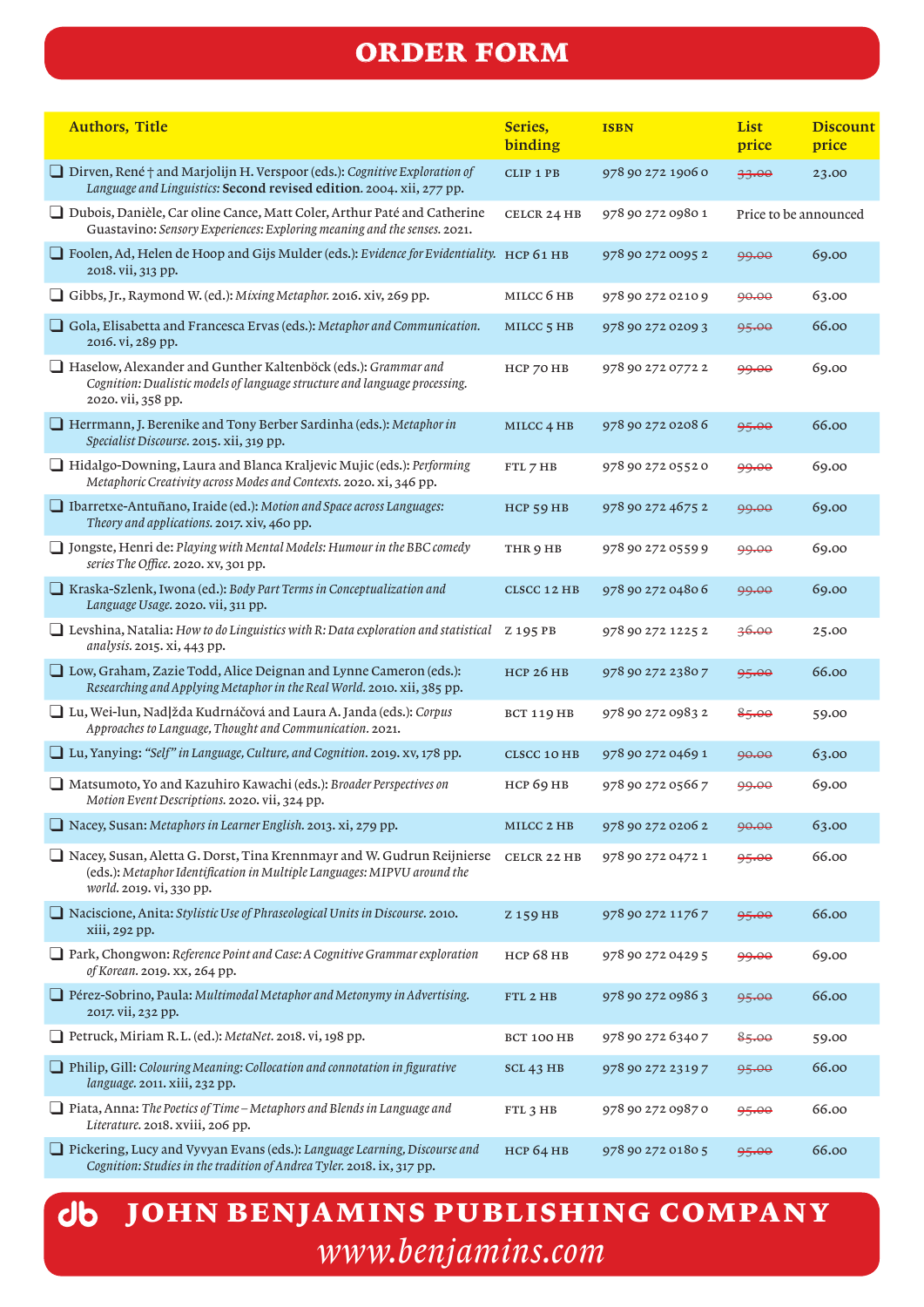| <b>Authors, Title</b>                                                                                                                                                                                | Series,<br>binding      | <b>ISBN</b>       | List<br>price | <b>Discount</b><br>price |
|------------------------------------------------------------------------------------------------------------------------------------------------------------------------------------------------------|-------------------------|-------------------|---------------|--------------------------|
| Pinar Sanz, María Jesús (ed.): Multimodality and Cognitive Linguistics. 2015.<br>x, 212 pp.                                                                                                          | BCT 78 HB               | 978 90 272 4266 2 | 90.00         | 63.00                    |
| Piquer-Píriz, Ana María and Rafael Alejo-González (eds.): Applying<br>Cognitive Linguistics: Figurative language in use, constructions and typology.<br>2018. vi, 230 pp.                            | <b>BCT 99 HB</b>        | 978 90 272 0153 9 | 90.00         | 63.00                    |
| □ Piskorska, Agnieszka (ed.): Relevance Theory, Figuration, and Continuity in<br>Pragmatics. 2020. vii, 357 pp.                                                                                      | FTL8HB                  | 978 90 272 0554 4 | 99.00         | 69.00                    |
| Putz, Orsolya: Metaphor and National Identity: Alternative conceptualization<br>of the Treaty of Trianon. 2019. xvii, 276 pp.                                                                        | CLSCC 11 HB             | 978 90 272 0474 5 | 99.00         | 69.00                    |
| $\Box$ Radden, Günter and René Dirven †: Cognitive English Grammar.<br>2007. xiv, 374 pp.                                                                                                            | CLIP 2 PB               | 978 90 272 1904 6 | 33.00         | 23.00                    |
| Renkema, Jan and Christoph Schubert: Introduction to Discourse Studies:<br>New edition. 2018. xv, 453 pp.                                                                                            | Z 219 PB                | 978 90 272 01966  | 36.00         | 25.00                    |
| $\Box$ Roush, Daniel R.: Event Structure Metaphors through the Body: Translation<br>from English to American Sign Language. 2018. xv, 224 pp.                                                        | FTL <sub>4</sub> HB     | 978 90 272 0070 9 | 99.00         | 69.00                    |
| $\Box$ Rühlemann, Christoph: Visual Linguistics with R: A practical introduction to<br>quantitative Interactional Linguistics. 2020. ix, 258 pp.                                                     | Z 228 PB                | 978 90 272 0710 4 | 36.00         | 25.00                    |
| Sarić, Ljiljana and Mateusz-Milan Stanojević (eds.): Metaphor, Nation and<br>Discourse. 2019. vii, 356 pp.                                                                                           | DAPSAC 82 HB            | 978 90 272 0249 9 | 99.00         | 69.00                    |
| Shu, Dingfang, Hui Zhang and Lifei Zhang (eds.): Cognitive Linguistics and<br>the Study of Chinese. 2019. XV, 313 pp.                                                                                | <b>НСР 67 НВ</b>        | 978 90 272 0416 5 | 99.00         | 69.00                    |
| Sickinger, Pawel: Mental Models across Languages: The visual representation of<br>baldness terms in German, English, and Japanese. 2018. xv, 328 pp.                                                 | <b>HCP 63 HB</b>        | 978 90 272 0178 2 | 99.00         | 69.00                    |
| □ Silva Sinha, Vera da, Ana Moreno-Núñez and Zhen Tian (eds.):<br>Language, Culture and Identity - Signs of Life. 2020. viii, 319 pp.                                                                | CLSCC 13 HB             | 978 90 272 0548 3 | 99.00         | 69.00                    |
| $\Box$ Sinkeviciute, Valeria: Conversational Humour and (Im)politeness:<br>A pragmatic analysis of social interaction. 2019. xi, 274 pp.                                                             | THR 8 HB                | 978 90 272 0413 4 | 99.00         | 69.00                    |
| Soares da Silva, Augusto (ed.): Figurative Language - Intersubjectivity and<br>Usage. 2021. xii, 442 pp.                                                                                             | FTL 11 HB               | 978 90 272 0855 2 | 99.00         | 69.00                    |
| □ Speed, Laura J., Carolyn O'Meara, Lila San Roque and Asifa Majid (eds.):<br>Perception Metaphors. 2019. vii, 382 pp.                                                                               | CELCR 19 HB             | 978 90 272 0200 0 | 95.00         | 66.00                    |
| Steen, Gerard J.: Finding Metaphor in Grammar and Usage: A methodological<br>analysis of theory and research. 2007. xvi, 430 pp.                                                                     | <b>CELCR 10 PB</b>      | 978 90 272 3901 3 | 36.00         | 25.00                    |
| Steen, Gerard J. (ed.): Visual Metaphor: Structure and process. 2018. vii, 198 pp.                                                                                                                   | CELCR 18 HB             | 978 90 272 0151 5 | 90.00         | 63.00                    |
| Steen, Gerard J., Aletta G. Dorst, J. Berenike Herrmann, Anna A. Kaal,<br>Tina Krennmayr and Tryntje Pasma: A Method for Linguistic Metaphor<br>Identification: From MIP to MIPVU. 2010. xi, 238 pp. | CELCR 14 PB             | 978 90 272 3904 4 | 33.00         | 23.00                    |
| $\Box$ Tay, Dennis: Metaphor in Psychotherapy: A descriptive and prescriptive analysis.<br>2013. vii, 211 pp.                                                                                        | MILCC 1 HB              | 978 90 272 0205 5 | 90.00         | 63.00                    |
| Thielemann, Nadine: Understanding Conversational Joking: A cognitive-<br>pragmatic study based on Russian interactions. 2020. x, 287 pp.                                                             | <b>P&amp;BNS 310 HB</b> | 978 90 272 0735 7 | 95.00         | 66.00                    |
| Tseronis, Assimakis and Charles Forceville (eds.): Multimodal<br>Argumentation and Rhetoric in Media Genres. 2017. ix, 301 pp.                                                                       | AIC $14HB$              | 978 90 272 1131 6 | 95.00         | 66.00                    |
| Viola, Lorella and Andreas Musolff (eds.): Migration and Media:<br>Discourses about identities in crisis. 2019. xi, 360 pp.                                                                          | DAPSAC 81 HB            | 978 90 272 0247 5 | 105.00        | 73.00                    |
| $\Box$ Wan, Wan and Graham Low (eds.): Elicited Metaphor Analysis in Educational<br>Discourse. 2015. ix, 329 pp.                                                                                     | MILCC <sub>3</sub> HB   | 978 90 272 0207 9 | 95.00         | 66.00                    |
| Winter, Bodo: Sensory Linguistics: Language, perception and metaphor.<br>2019. xiv, 289 pp.                                                                                                          | <b>CELCR 20 HB</b>      | 978 90 272 0310 6 | 95.00         | 66.00                    |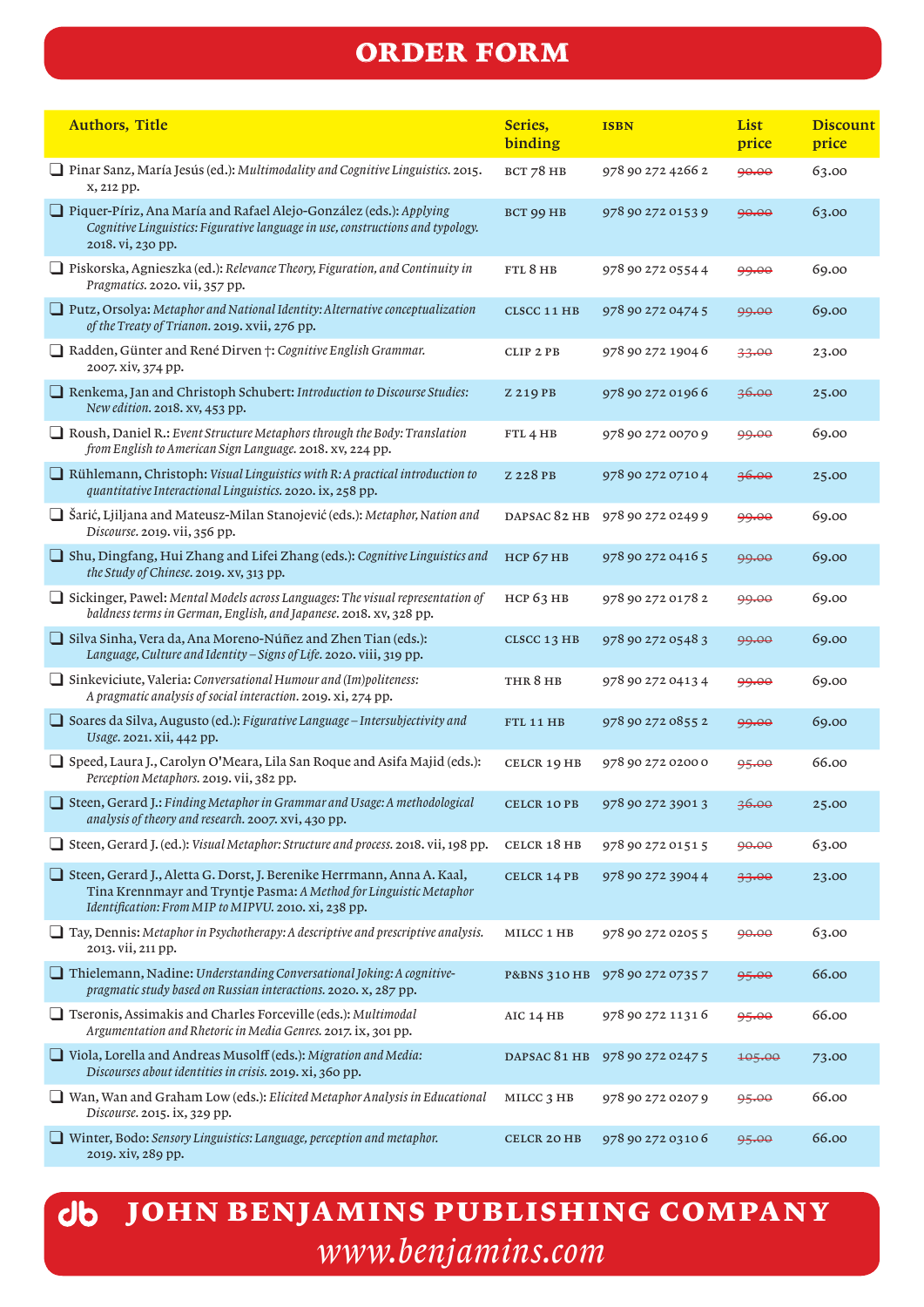| <b>Authors, Title</b>                                                                                                                                    | Series.<br>binding | <b>ISBN</b>       | List<br><b>price</b> | Discount<br>price |
|----------------------------------------------------------------------------------------------------------------------------------------------------------|--------------------|-------------------|----------------------|-------------------|
| Winters, Margaret E.: Historical Linguistics: A cognitive grammar introduction.<br>2020. xvii, 241 pp.                                                   | Z 227 PB           | 978 90 272 0551 3 | $-46.00$             | 25.00             |
| $\Box$ Zlatev, Jordan, Timothy P. Racine, Chris Sinha and Esa Itkonen (eds.):<br>The Shared Mind: Perspectives on intersubjectivity. 2008. xiii, 391 pp. | <b>CELCR 12 PB</b> | 978 90 272 3906 8 | <del>36.00</del>     | 25.00             |

To order copies of the print edition, please tick the book(s) of your choice on this form, fill in your name and address, and return this form to bookorder@benjamins.nl. You can also obtain the 30% conference discount using the code RAAM2021 at the checkout on www.benjamins.com. The discount is valid for individuals only, not institutions, until 26 August 2021.

To buy the ebook edition of any of the books on this form, go to jbe-platform.com. Log in to your personal account (or create an account if you do not have one), select the relevant book and add it to your shopping cart. On checkout you will obtain the 30% conference discount with this code: raam-tY5Yd. The discount is valid for individuals only, not institutions, until 26 August 2021.

| Address: |  |  |  |
|----------|--|--|--|
|          |  |  |  |
|          |  |  |  |
|          |  |  |  |
| Email:   |  |  |  |
|          |  |  |  |

 Please send this form to bookorder@benjamins.nl or: John Benjamins Publishing Company P.O. Box 36224, 1020 ME Amsterdam, The Netherlands Tel: +31 20 6304747, Fax: +31 20 6739773